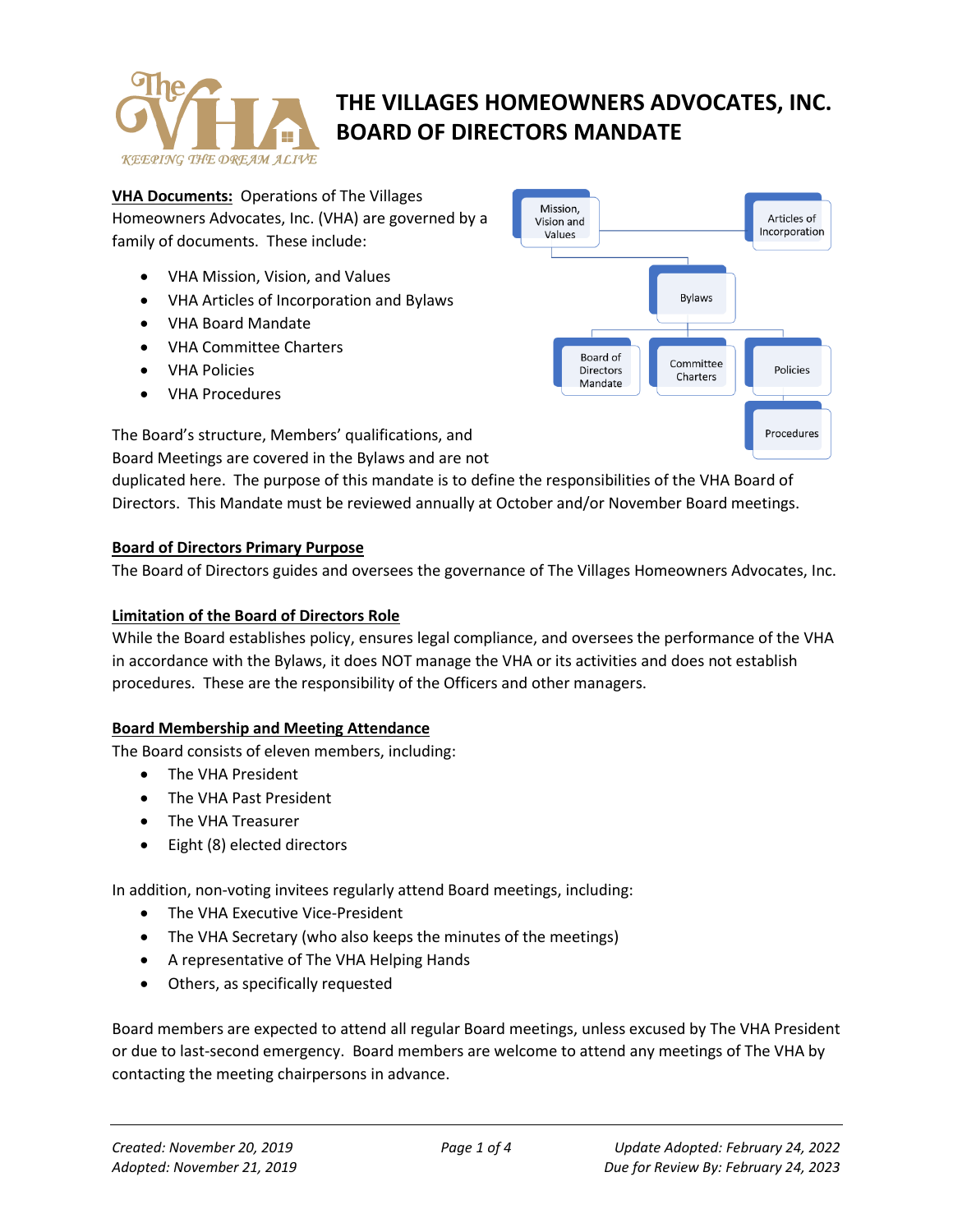

## **Specific Responsibilities--**

- 1) **Continuity:** The Board may ask a Nominating Committee to recruit, vet, and nominate new Directors and Officers (refer to **Committee Charter: VHA Nominating Committee**) as follows:
	- a) Directors: Directors shall be elected by the VHA as described in the Bylaws.
	- b) Officers:
		- i) Executive Vice-President: The Executive Vice-President will be nominated to replace an outgoing President. Therefore, a new Executive Vice-President must be nominated and elected by the Board.
		- ii) President: If the Executive Vice-President is not able to replace the outgoing President, a new President must be nominated and elected by the Board.
		- iii) Other Officers: Other than as described herein, officers are appointed by the President.
	- c) Orientation:
		- i) New Directors: The Board provides orientation to new members to help them understand the operations of the VHA and the Board. Each new member is provided with access to VHA Board documents (VHA Bylaws, Board of Directors Mandate, VHA policies, and committee charters) and current Director and Officer contact information.
		- ii) New Officers: The Board shall provide resources to enable the orientation of new Officers by the incumbent Officers, including access to appropriate VHA documents, including policies and procedures.

### 2) **Policies:**

- a) Policy Sources:
	- i) VHA Members
	- ii) Executive Committee
- b) Policy Creation: Using input from the above, the Board establishes policies that maintain the culture of the VHA and provide structure toward carrying out the VHA mission. When a new policy is proposed, it shall be presented to the Board for approval. The Board will review the proposal and either approve, reject, or suggest modifications.
- c) Policy Maintenance: The Board may ask the Executive Committee and/or other VHA members to review each existing policy upon need and no later than its triennial review date to determine if there is a need for updating, editing, or elimination.
- d) Update: Where updating or editing of a policy is needed, the proposed policy with changes will be presented to the Board for approval. The Board will review the proposal and either approve or reject the updated policy. If rejected, the proposal shall be returned to the proposer with an explanation. Where the proposal is to eliminate an existing policy, the Board shall either approve or reject its elimination.

## 3) **Oversight:**

- a) VHA Legal Compliance: The Board ensures that the VHA complies with all laws and rules established by duly elected governmental and district legislative bodies, as well as the Bylaws.
- b) VHA Compliance with its Governing Documents: The Board periodically reviews operations of the VHA to ensure that they are conducted in accordance with VHA mission, vision, values, and policies. The review may include a study of procedures, financial performance, member surveys, Executive Committee discussion, and direct observation by board members, among other sources.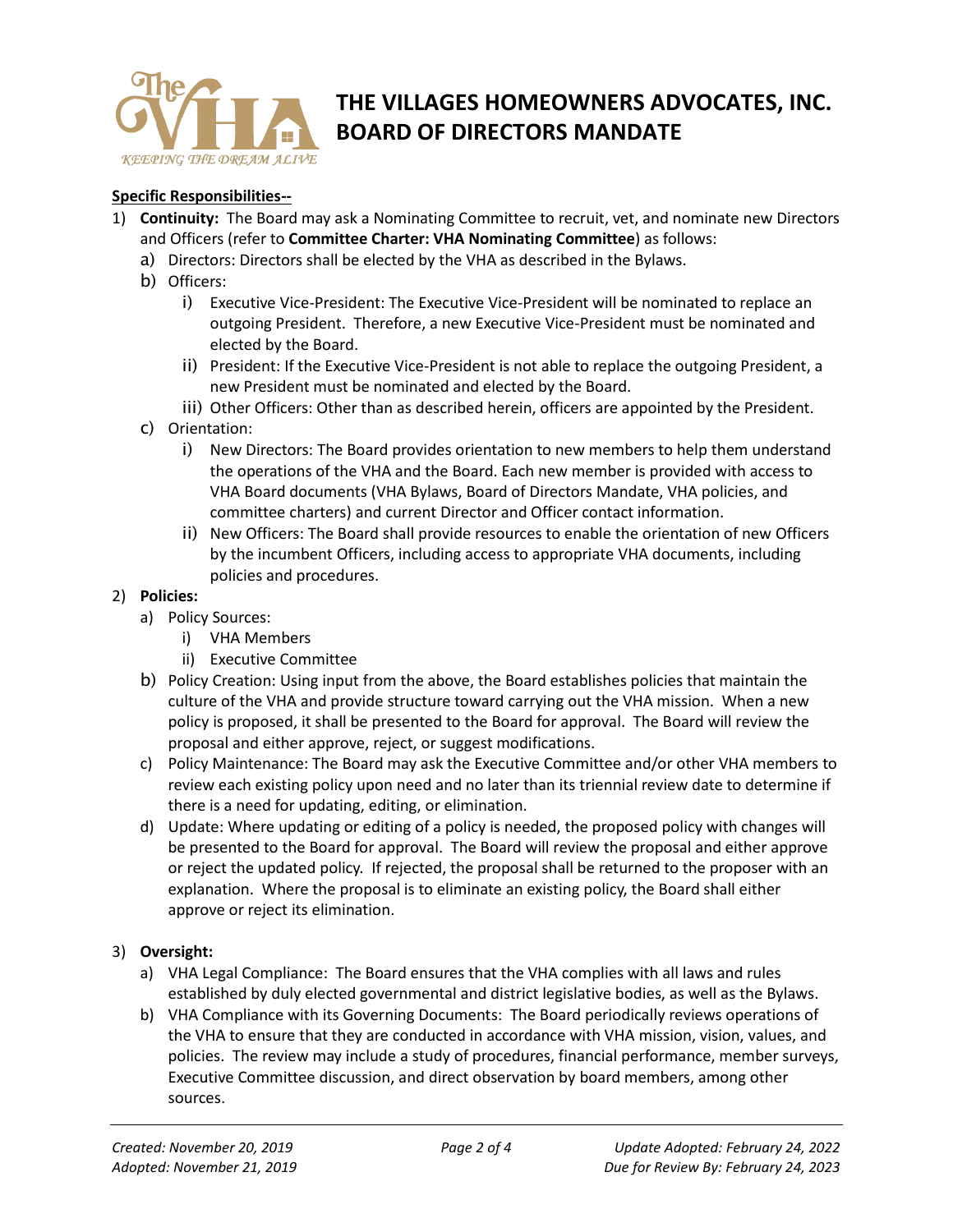

- c) VHA Fiscal Performance: The VHA Audit Committee is responsible for reviewing fiscal performance of the VHA (refer to **Committee Charter: VHA Audit Committee**) and reporting to the Board of Directors. In addition, the Treasurer is directed to provide Board members with financial statements for review at regular meetings of the Board.
- d) VHA Communications: In addition to overseeing the effectiveness of VHA communications:
	- i) Internal: The Board provides the resources to enable the VHA to conduct effective communications between and among Executive Committee, volunteers, and general membership.
	- ii) External: The Board provides resources that enable the VHA to communicate effectively with external stakeholders to carry out its mission.
- e) VHA Programs: The Board reviews the performance of the various VHA programs (e.g. Membership, New Resident Night, Golf Cart Safety, etc.) by receiving brief reports on programs. The Board can provide feedback through the President and, if requested, can identify improvements in policies or budgeting to support the Programs.
- 4) **Risk Management:** The Officers of the VHA are expected to consider risk while carrying out their duties. Oversight of risk management is the responsibility of the Board, in order to protect the assets, reputation, and values of the organization.
- 5) **Strategic Planning:** (Refer to **Committee Charter: VHA Strategic Planning Committee**) The Board of Directors Strategic Planning Committee works with The VHA President and Executive Committee to update the VHA Strategic Plan, including recommending input from external stakeholders where appropriate. Strategic Plans are approved by the Board of Directors.
- 6) **Board Self-Improvement:** At least once each year, the Board shall meet outside of a regular meeting, for the sole purpose of reviewing its own performance, develop methods for improvement, and provide checks to maintain good performance. This meeting shall be scheduled by the Board's chairperson in the second half of the calendar year and shall be led by an experienced facilitator.